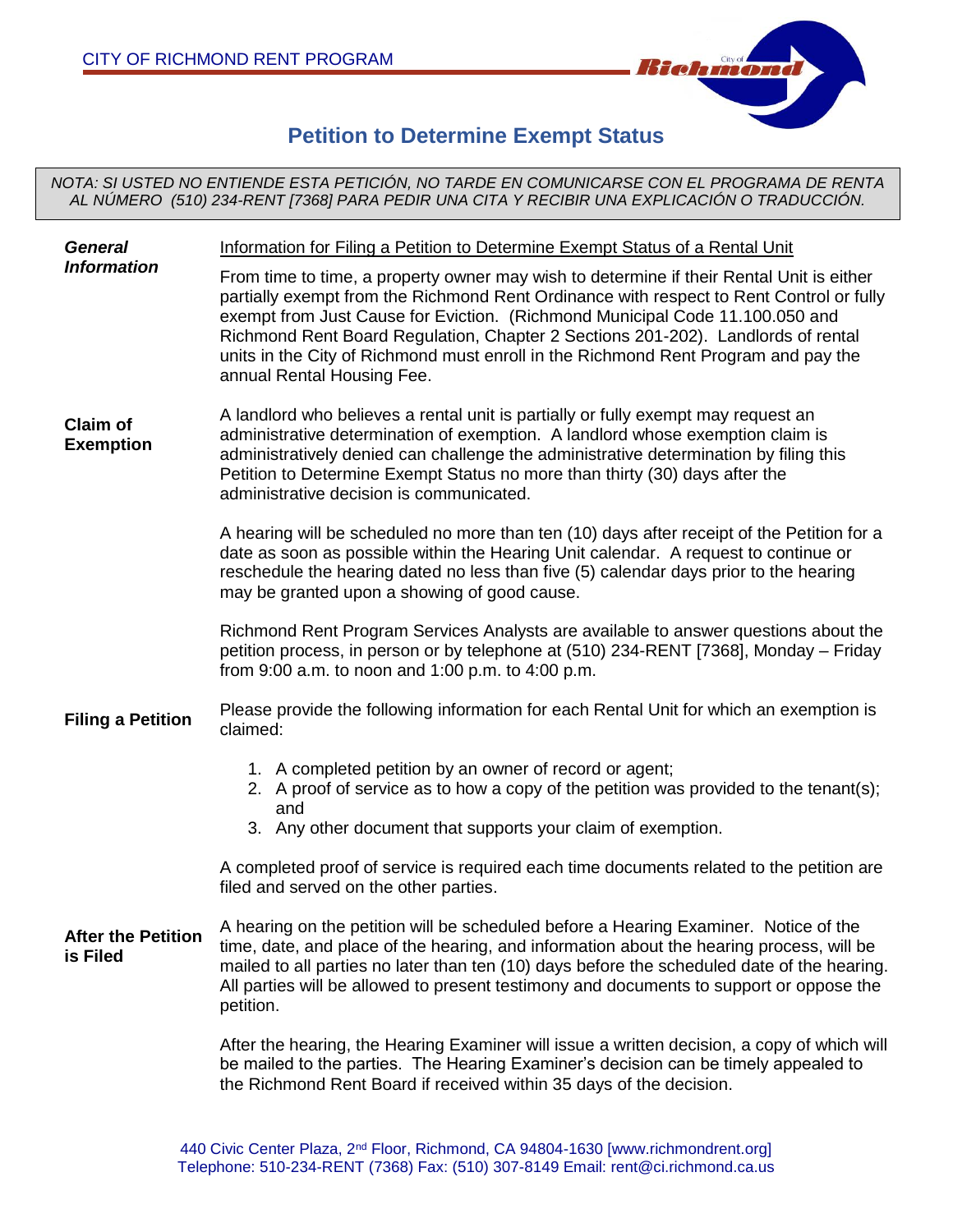

## **Petition to Determine Exempt Status of a Rental Unit**

| $\sim$<br>--<br>- 11-11 | Unit |
|-------------------------|------|
|-------------------------|------|

□ **Interpretation will be needed in the following language** (Spanish or Other \_\_\_\_\_\_\_\_\_\_).

- **A.** Total number of residential units on the property: \_\_\_\_\_\_\_\_\_\_\_\_\_\_.
- **B.** Number of residential units on the property that are partially or fully exempt: \_\_\_\_\_\_\_\_\_\_\_\_\_\_\_.

#### **C. Grounds for Petition:**

The rental unit(s) listed in **B** above is/are partially or fully exempt from the Richmond Fair, Just Cause for Eviction & Homeowner Protection Ordinance because (**check all grounds that apply and, where required, list all applicable units**):

#### Fully Exempt Claims

- □ The property is a Single Family Home with an added Small Second Dwelling Unit, with permits, and the first unit is owner-occupied;
- $\square$  The Tenant and Landlord share a kitchen and/or bath and the property is the Landlord's primary residence;
- $\square$  The Rental Unit is a in a hotel, motel, inn, tourist home, rooming & boarding house that is rented primarily to transient guests for fewer than 14 days;
- $\square$  The Rental Unit is in a hospital, convent, monastery, extended medical care facility, asylum, or non profit home for the aged, or it is a dormitory owned and operated by an accredited institution of higher education; or
- $\square$  The Rental Unit is a Temporary Tenancy which applies only to single-family homes and condominiums for a maximum period of up to twelve (12) months. The Landlord and Tenant must agree to the Temporary Tenancy at the start of the lease, and such an agreement may not be renewed.

#### Partially Exempt Claims

- $\Box$  The property is a Single Family Home;
- $\Box$  The property is a Condominium;
- □ The Subsidized Unit has a Section 8 Tenant, Shelter Plus Care occupant, it qualified for Low-Income Housing Tax Credits, it is Richmond Housing Authority owned/operated, the Landlord accepted a Housing Choice Voucher and/or it qualified as a Section 202 property designated for older adult
- $\square$  The property qualifies as New Construction, built after February 1, 1995, with permits & a Certificate of Occupancy.

Staff Use Only:

Petition No. RC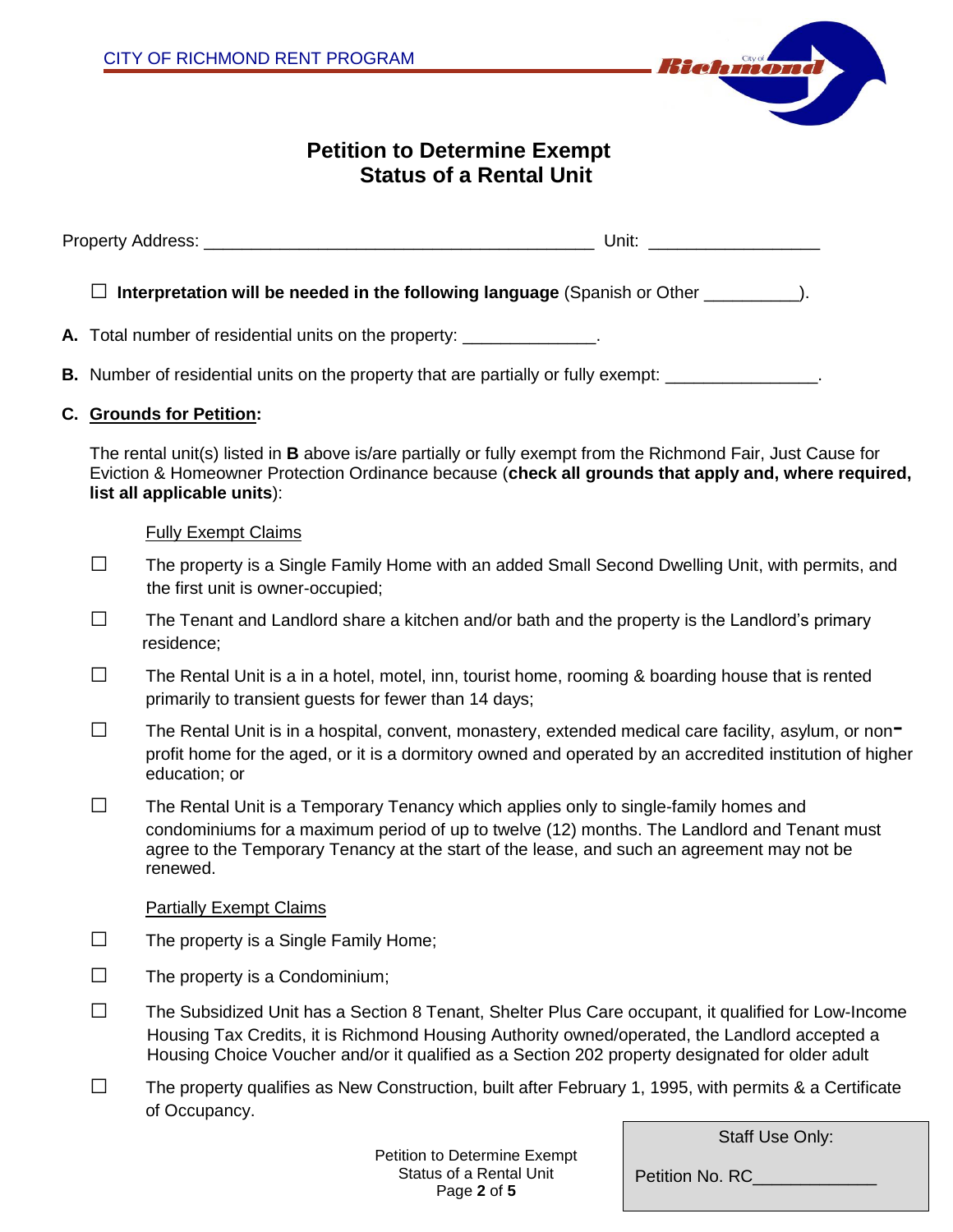Please provide the current addresses (business or residence) and contact information for all owners:

| <b>Landlord #1</b><br><b>Information</b> |                                                                                                                                                                                                                                                                                                                                                        |  |
|------------------------------------------|--------------------------------------------------------------------------------------------------------------------------------------------------------------------------------------------------------------------------------------------------------------------------------------------------------------------------------------------------------|--|
| Landlord #2<br><b>Information</b>        | City, State, Zip: 2008. Example 2014 19: 2014 19: 2015 19: 2016. The City Assembly 2016. The City Assembly 201<br>Business. E-mail: <u>Contract Communications of the set of the set of the set of the set of the set of the set of the set of the set of the set of the set of the set of the set of the set of the set of the set of the set of </u> |  |

| <b>Agent</b><br>Information<br>(if applicable) | <b>Business Address:</b> |
|------------------------------------------------|--------------------------|
|                                                | Business. E-mail:        |

Units & Tenants/Occupants Covered by this request:

| Unit #: | Tenants/Occupants |
|---------|-------------------|
|         |                   |
|         |                   |
|         |                   |
|         |                   |
|         |                   |
|         |                   |
|         |                   |
|         |                   |
|         |                   |
|         |                   |
|         |                   |
|         |                   |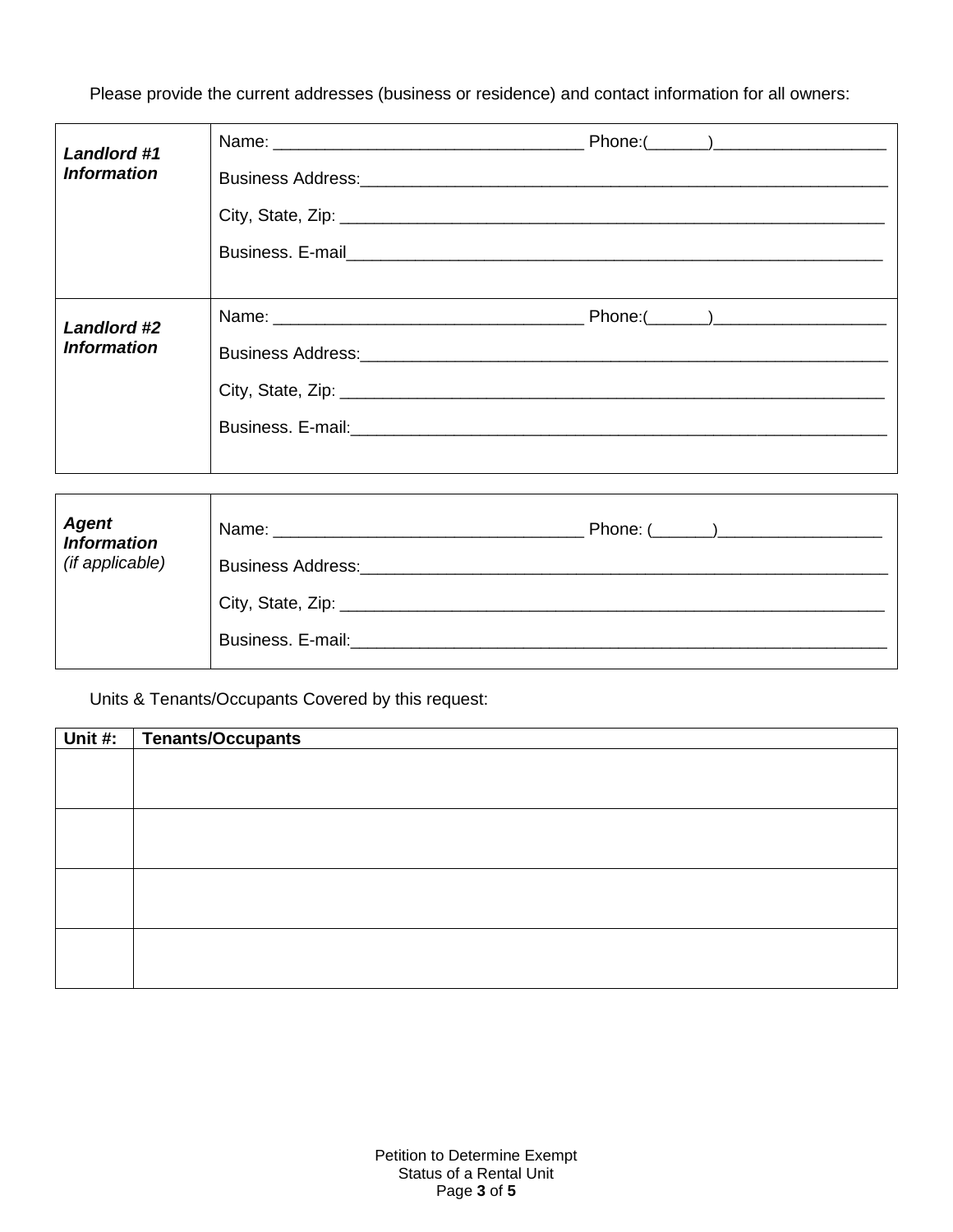Additional information in support of your exemption claim (attach additional pages, if necessary):

**\_\_\_\_\_\_\_\_\_\_\_\_\_\_\_\_\_\_\_\_\_\_\_\_\_\_\_\_\_\_\_\_\_\_\_\_\_\_\_\_\_\_\_\_\_\_\_\_\_\_\_\_\_\_\_\_\_\_\_\_\_\_\_\_\_\_\_\_\_\_\_\_\_\_\_\_\_\_\_\_\_\_\_\_\_\_\_**

| Declaration:                                                                                     |                                                                                                                        |
|--------------------------------------------------------------------------------------------------|------------------------------------------------------------------------------------------------------------------------|
| Petition, including any attachments, is true and correct to the best of my knowledge and belief. | I declare, under penalty of perjury under the laws of the State of California, that the information in this            |
| <b>Owners</b>                                                                                    |                                                                                                                        |
| Signature:                                                                                       | Dated: _______________________                                                                                         |
|                                                                                                  |                                                                                                                        |
| Signature:                                                                                       |                                                                                                                        |
|                                                                                                  |                                                                                                                        |
| Signature:                                                                                       | <u>in the set of the set of the set of the set of the set of the set of the set of the set of the set of the set o</u> |
|                                                                                                  |                                                                                                                        |
|                                                                                                  | Dated: ______________________                                                                                          |
|                                                                                                  |                                                                                                                        |

**PLEASE PROVIDE A COPY OF ANY SUPPORTING DOCUMENTATION FOR THIS PETITION.**